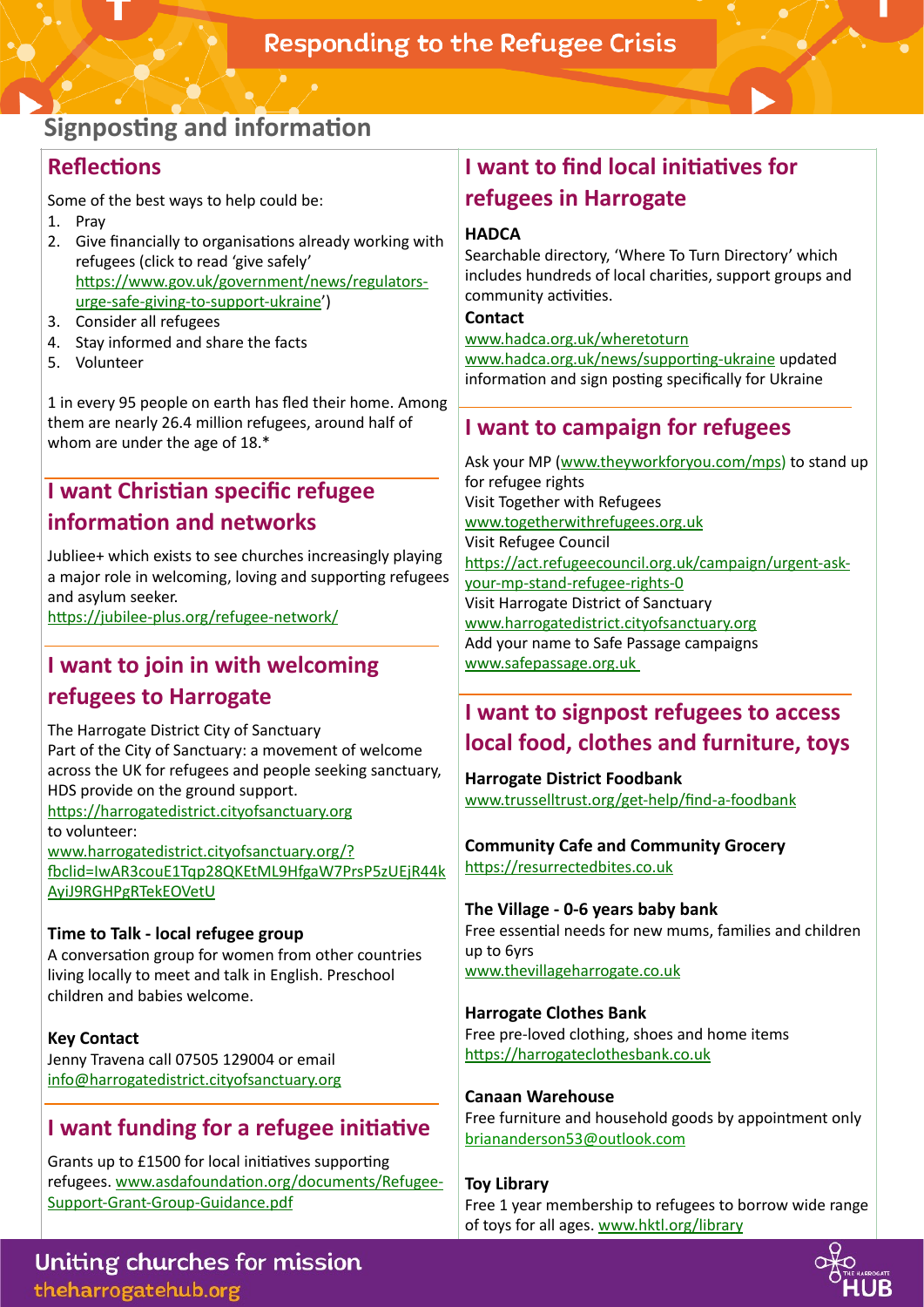### **I want some ideas and training on welcoming refugees to church**

Welcome churches exist to inspire, equip and empower the UK Church to welcome every refugee. https://welcomechurches.org

The Sanctuary Foundation specific to supporting Ukraine. www.sanctuaryfoundation.org.uk

## **I want to be a local volunteer befriender**

https://www.refugeecouncil.org.uk/volunteer-category/ harrogate/

## **I want a church Toolkit for responding to refugees**

Church of England Afghan toolkit www.churchofengland.org/resources/community-action/ toolkit-supporting-afghan-refugees

Church of England Ukraine toolkit [www.churchofengland.org/sites/default/files/2022-04/](https://www.churchofengland.org/sites/default/files/2022-04/Ukraine%20toolkit%20draft%208.pdf) Ukraine toolkit draft 8.pdf

Methodist Church Ukraine toolkit [www.methodist.org.uk/our-faith/prayer/ukraine/](https://www.methodist.org.uk/our-faith/prayer/ukraine/) for The

URC resource materials https://urc.org.uk/your-faith/prayer-and-worship/prayingfor-peace-in-ukraine/

Elim church resources www.elim.org.uk/Articles/632002/ Elim\_Refugee\_Network.aspx

## **I want information about the Ukrainian crisis**

#### **North Yorkshire County Council - Hosts and Refugees**

As of 30th March 2022, 184 hosts in North Yorkshire with (46 in Harrogate), had registered with 'Homes for Ukraine'. North Yorkshire Council (NYC) has access to the matching portal created by https://resetuk.org and supported by 'The Department for Levelling Up, Housing and Communities'. Refugees appear on the portal at visa acceptance stage. NYC are conducting accommodation inspections and safeguarding checks. Register as an individual or organisation host sponsor, or to find out about the role of council and sponsors [www.northyorks.gov.uk/support-ukraine](https://www.northyorks.gov.uk/support-ukraine) 

### **Ukraine Family Scheme**

If eligible, The Ukraine Family Scheme allows applicants to join family members or extend their stay in the UK. Some services available may differ from the above scheme. https://www.gov.uk/guidance/applyfor-a-ukraine-family-scheme-visa

### **Key Contacts**

Jonathan Spencer, Project Manager - NY Refugee Resettlement Officer [jonathan.spencer@northyorks.gov.uk](mailto:jonathan.spencer@northyorks.gov.uk)

Emma Woods, Environmental Health Officer 01423 500600 Ext: 58149 or email [emma.woods@harrogate.gov.uk](mailto:emma.woods@harrogate.gov.uk) [www.gov.uk/guidance/homes-for-ukraine-scheme](https://www.gov.uk/guidance/homes-for-ukraine-scheme-frequently-asked-questions)frequently-asked-questions for government FAQs

## **I want to join local refugee social media groups**

Visit Homes for Ukraine Harrogate [www.facebook.com/groups/](https://www.facebook.com/groups/homesforukraineharrogate) homesforukraineharrogate

Craven Refugee Support Group https://www.facebook.com/groups/709780342489930

Harrogate District of Sanctuary Group [www.facebook.com/harrogatedistrictofsanctuary](https://www.facebook.com/harrogatedistrictofsanctuary) for (N.B. some group are run by local people and not regulated by a charity)\

# **I want some information to help Ukrainians who have arrived**

#### **Harrogate District City of Sanctuary**

Drop-in for Ukrainians, sponsors and those seeking support to become sponsors. Monday evenings, 7pm - 8.30pm Acorn Centre, 101A Station Parade, HG1HB

#### **Association of Ukrainians In Great Britain**

The AUGB exists to develop, promote and support the interests of the Ukrainian community in the UK. Branches in Bradford and Leeds [www.augb.co.uk](https://www.augb.co.uk)

Orysia Chimaera, email: [fedir.kurlak@augb.co.uk](mailto:fedir.kurlak@augb.co.uk) or call: 01274 573577

#### **British Red Cross**

a helpful leaflet for Ukrainians arriving in the UK www.northyorks.gov.uk/sites/default/files/fileroot/ News/2022-03/Information leaflet for Ukrainians arriving in the UK accessilbe.pdf

Uniting churches for mission theharrogatehub.org